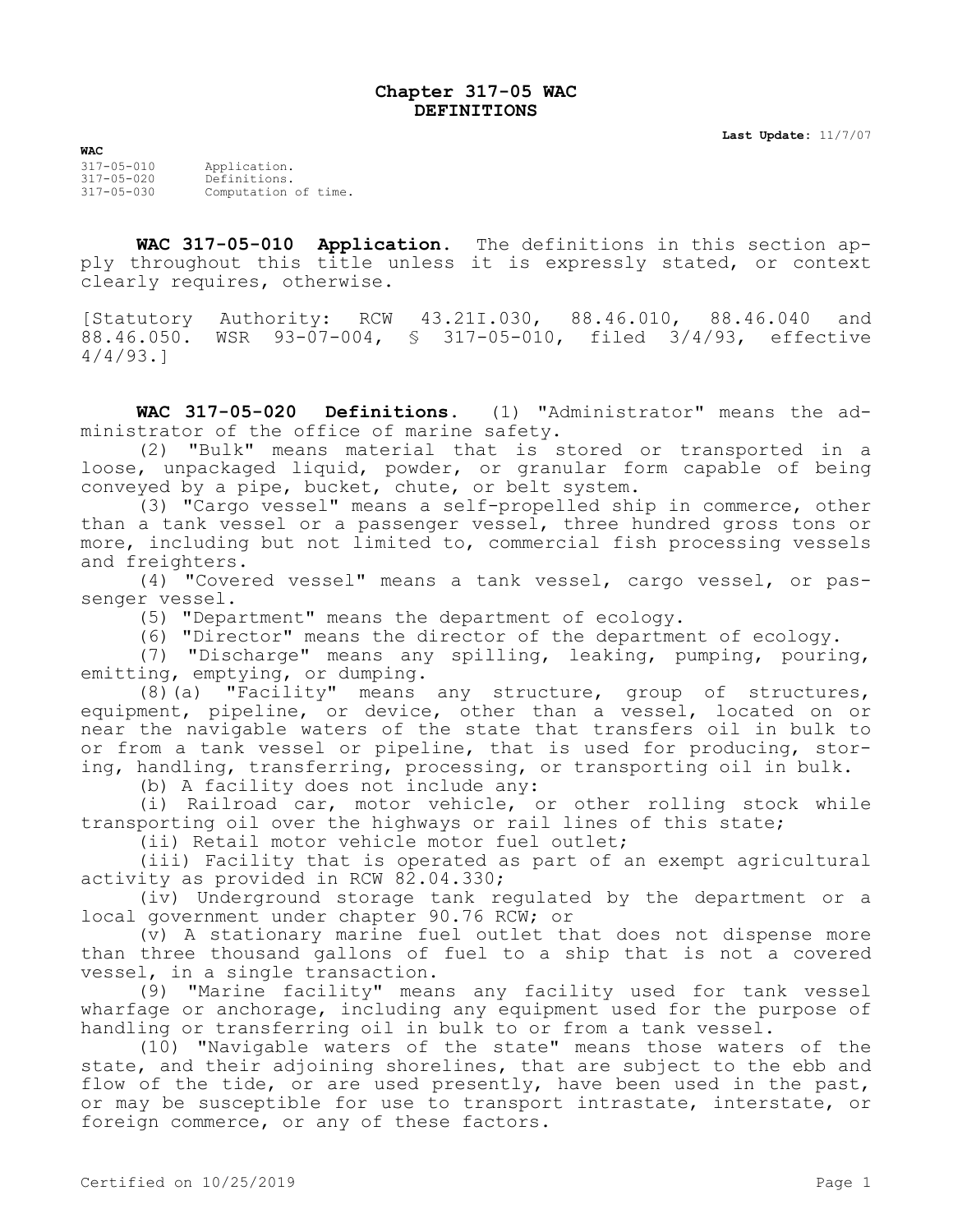(11) "Office" means the office of marine safety.

(12) "Oil" or "oils" means oil of any kind that is liquid at atmospheric temperature and pressure and any fractionation thereof, including, but not limited to, crude oil, petroleum, gasoline, fuel oil, diesel oil, oil sludge, oil refuse, biological oils and blends, and oil mixed with wastes other than dredged spoil. Oil does not include any substance listed in Table 302 adopted August 14, 1989, under section 101(4) of the federal Comprehensive Environmental Response, Compensation, and Liability Act of 1980, as amended by P.L. 99-499.

(13) "Offshore facility" means any facility, as defined in subsection (8) of this section, located in, on, or under any of the navigable waters of the state, but does not include a facility any part of which is located in, on, or under any land of the state, other than submerged land. "Offshore facility" does not include a marine facility as defined in subsection (9) of this section.

(14) "Onshore facility" means any facility, as defined in subsection (8) of this section, any part of which is located in, on, or under any land of the state, other than submerged land, that because of its location, could reasonably be expected to cause substantial harm to the environment by discharging oil into or on the navigable waters of the state or the adjoining shorelines.

(15)(a) "Owner or operator" means:

(i) In the case of a vessel, any person owning, operating, or chartering by demise (bareboat charter), the vessel;

(ii) In the case of an onshore or offshore facility, any person owning or operating the facility; and

(iii) In the case of an abandoned vessel, onshore, or offshore facility, the person who owned or operated the vessel, anchor or facility immediately before its abandonment.

(b) "Operator" does not include any person who owns the land underlying a facility if the person is not involved in the operations of the facility.

(16) "Passenger vessel" means a ship of three hundred or more gross tons with a fuel capacity of at least six thousand gallons carrying passengers for compensation.

(17) "Person" means any political subdivision, government agency, municipality, industry, public or private corporation, copartnership, association, firm, individual, ship, or any other entity whatsoever.

(18) "Ship" means any boat, ship, vessel, barge, or other floating craft of any kind.

(19) "Spill" means an unauthorized discharge of oil into the waters of the state.

(20) "State waters" means the navigable waters of the state.

(21) "Tank vessel" means a ship that is constructed or adapted to carry, or that carries, oil in bulk as cargo or cargo residue, and that:

(a) Operates on the waters of the state; or

(b) Transfers oil in a port or place subject to the jurisdiction of this state.

A ship is constructed or adapted to carry oil in bulk as cargo or cargo residue if authorized to do so under the ship's certification. A vessel carries oil as cargo or cargo residue if the oil is carried for dispensing to other vessels or equipment off the vessel, or for delivery from point to point, regardless of whether direct compensation for carriage is involved. A vessel being used to collect spilled oil from the water, and may have some recovered oil storage capacity, does not carry oil as cargo.